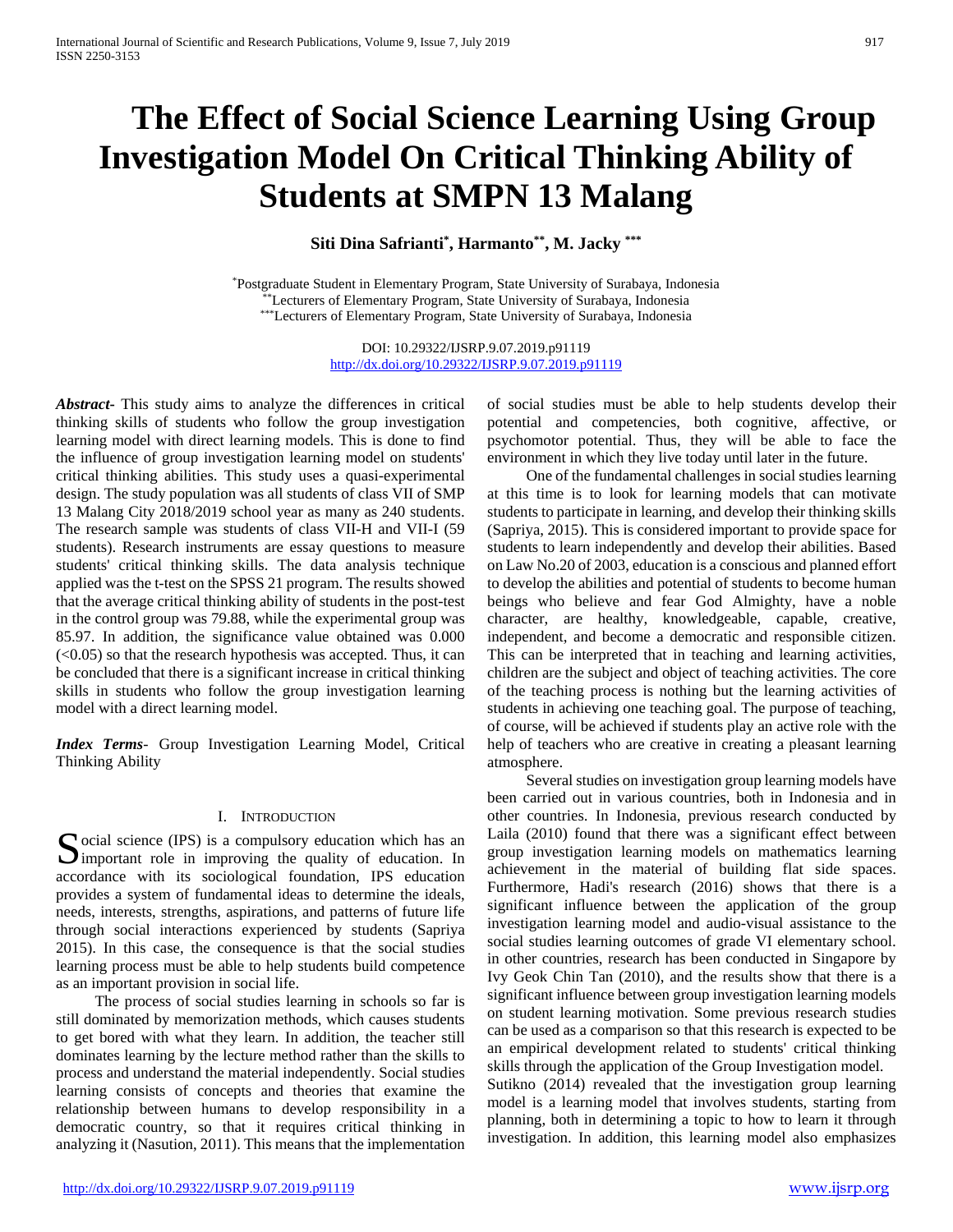students to search for topics through various problems that exist in society. The purpose of the group investigation learning model is to develop student participation in a democratic social process by combining attention to abilities between personal (group) and academic curiosity in the learning process. In the group investigation model, it is assumed that the atmosphere of a class is an analogy of the life of a society in which it has an order, order, and culture. Here students strive to maintain a developing order in the classroom, namely the standard of living and hope that grows in the class.

 The investigation group learning model can be used by teachers to develop critical thinking skills and student learning motivation in groups to solve problems. Cooperative learning models are designed to help the distribution of responsibilities when students follow learning oriented towards the formation of social humans (Manufen, as cited in Rusman, 2012). In this case, the GI cooperative learning model was deemed by the researcher in accordance with the conditions of the problems experienced by Malang City Middle School 13 students. If examined, the study of social studies learning has a close relationship with the problems that occur in society. So, it is expected that the use of the experimental group learning model can make students more active in the learning process. As a result, in addressing a problem, students can make wise decisions now until later in the future.

 Cognitive learning theory implies that different processes regarding learning can be explained by analyzing mental processes first. This suggests that with effective cognitive processes, learning becomes easier and new information can be stored in memory for a long time. On the other hand, ineffective cognitive processes result in learning difficulties that will be seen during a person's lifetime (Asri, 2012). The essence of cognitive learning theory is learning does not have to be teacher-centered, but students must be more active. Therefore, students must be guided so they actively find something they have learned. Consequently, the material studied must attract students' interest in learning and challenge it so that they are absorbed and involved in the learning process. This is in accordance with the group investigation learning model This study aims to describe the differences in critical thinking skills of students who take social studies with group investigation models with direct learning.

#### II. METHOD

 This study uses a quantitative approach with a quasiexperimental method. The quasi-experimental method is a typical research method in education that examines the practical conditions in which it is impossible to control all relevant variables. The aim is to overcome difficulties in determining the control group used in the study (Sugiyono, 2010: 77).

 In its implementation, this research will be divided into two groups, namely the experimental class and the control class. The experimental class group was a group of students who received treatment using the investigation group learning model while the control group was a group of students who received treatment using the direct learning model. The design of this study can be illustrated in Table 1.

**Table 1. Research design (pretest, posttest, non-equivalent control group)**

| Group                                   | Pretest | Treatment | Posttest |  |  |
|-----------------------------------------|---------|-----------|----------|--|--|
| Experiment                              |         |           |          |  |  |
| Control                                 |         |           |          |  |  |
| $(0, \ldots, 0, 1, \ldots)$<br>0.000117 |         |           |          |  |  |

(Source: Sugiono, 2008:116)

Note:

 $O1 =$ Pretest

| Postest |
|---------|
|         |

| P | $=$ Treatment using group investigation |
|---|-----------------------------------------|
|   | model                                   |
| 0 | $=$ Treatment using direct learning     |
|   | Method                                  |

 This research was conducted at Malang State Junior High School 13 which is located at Jl. Sunan Ampel 2, RT.9 / RW.2, Dinoyo, Kec. Lowokwaru, Malang City from February to March 2019.

 The population in this study were all students of class VII of SMP 13 Malang City in the 2018/2019 school year which amounted to 240 students. The technique used in collecting samples is cluster random sampling because the selected groups represent the population and involve all individuals in the group as subjects. The samples in this study were students of class VII-I (30 students) as an experimental class and students of class VII-H (29 students) as a control class.

 The data collection instruments used are observation and test sheets. The observation sheet was used as an observation guideline to measure the learning implementation of the group investigation learning model for the experimental class and the direct learning model for the control class. In addition, the test used in the form of a written test in the form of description to measure students' critical thinking skills at the time of the pretest and posttest. These test questions are based on indicators that are in accordance with the learning material.

 Analysis of the data used is the t-test. Before the t-test is carried out, a prerequisite test is first performed, namely the test for normality and homogeneity. If both classes have normal and homogeneous data distribution, then the t-test is carried out with the SPSS 21 program. Testing criteria are, (1) If tstatistics is smaller than  $t_{table}$  ( $t_{statistics} < t_{table}$ ) then the alternative hypothesis  $(H_a)$  is rejected. (2) If tstatistics is greater than  $t_{table}$  ( $t_{statics} > t_{table}$ ), the alternative hypothesis (Ha) is accepted.

#### III. RESULT AND DISCUSSION

 Data on students' critical thinking skills taken from tests of critical thinking skills that have been validated and tested are then applied to class VII students of SMP N 13 Malang City. This research is an experimental study involving two classes, namely the experimental class that uses the group investigation learning model, and the control class with the direct learning model**.**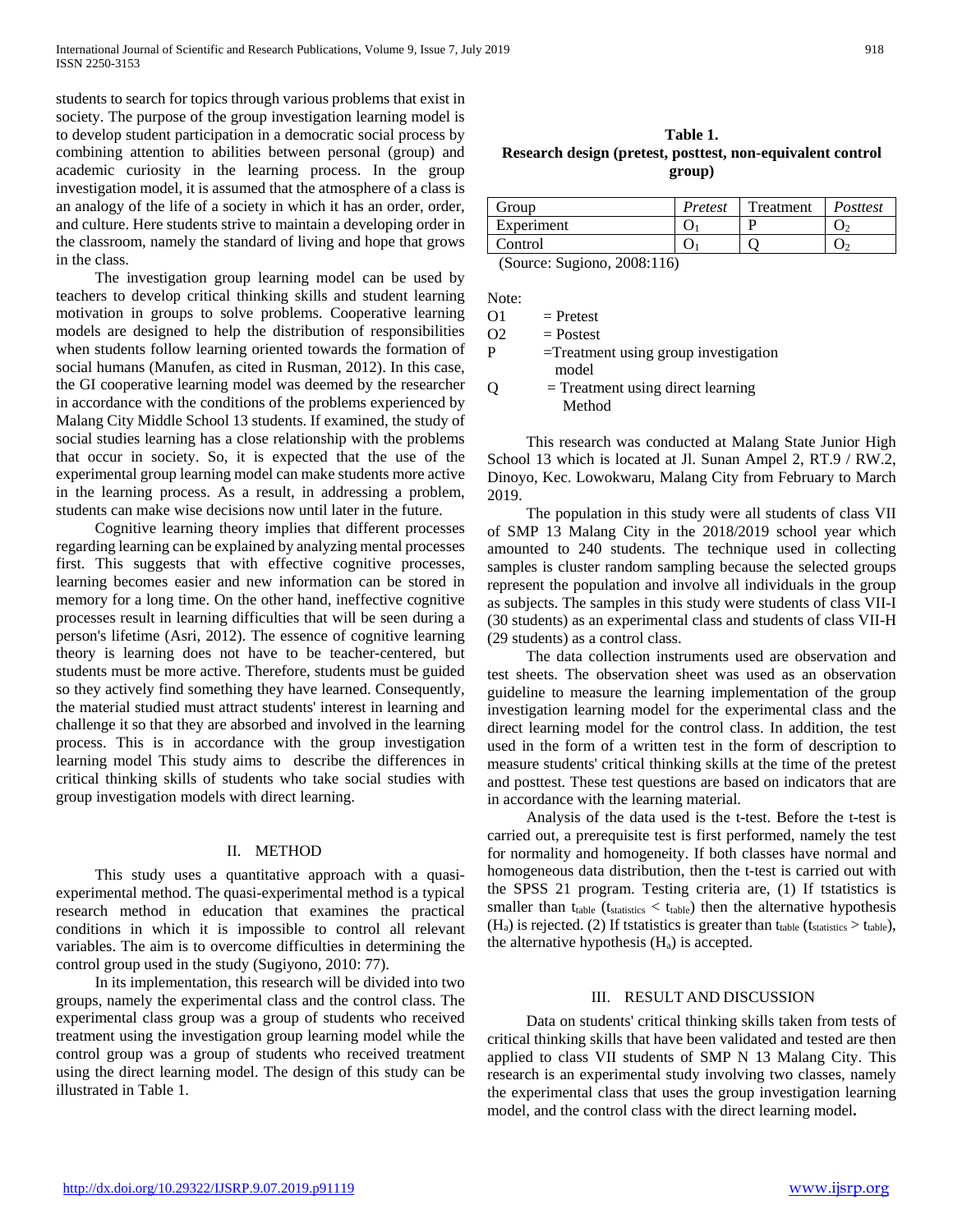Data calculation or processing is carried out with SPSS 21 program. The data presented in this study are data from the results of tests of students' critical thinking skills with group investigation and direct learning model learning. The description of the data presented is in the form of a mean, standard deviation, minimum value and maximum value which includes the results of tests of students' critical thinking skills; pre-test results (control class), post-test results (control class), pre-test (experimental class), and post-test (experimental class). The results of the descriptive analysis are shown in table 2.

**Table 2. Descriptive analysis of students' critical thinking abilities**

| <b>Descriptive</b> | <b>Experiment</b> |                 | Control        |                 |  |
|--------------------|-------------------|-----------------|----------------|-----------------|--|
|                    | <b>Pretest</b>    | <b>Posttest</b> | <b>Pretest</b> | <b>Posttest</b> |  |
| Total (N)          | 30                | 30              | 29             | 29              |  |
| Min                | 41,67             | 75,00           | 41,67          | 75,00           |  |
| Max                | 91,67             | 95,83           | 91,67          | 91,67           |  |
| Mean               | 63,61             | 85,97           | 64,08          | 79,88           |  |
| Std. Dev           | 15,70             | 6,61            | 15,64          | 5,57            |  |

 In the experimental class using the investigation group model, the average pre-test critical thinking ability was obtained by 63.61 with a standard deviation of 15.70. The minimum value on the pre-test critical thinking ability is 41.67 with a maximum value reaching 91.67. Critical thinking ability has increased after giving treatment (post-test) to reach an average of 85.97 with a standard deviation of 6.61. The minimum value of this post-test critical thinking ability is 75.00 with a maximum value reaching 95.83.

 In the control class using the direct learning model, the average pre-test critical thinking ability was obtained by 64.08 with a standard deviation of 15.64. The minimum value on the pretest critical thinking skills is 41.67 with a maximum value reaching 91.67. Critical thinking ability has increased after giving treatment (post-test) to reach an average of 79.88 with a standard deviation of 5.27. The minimum value of post-test critical thinking skills is 75.00 with a maximum value reaching 91.67.

 Before the two mean similarity tests were carried out, first a test was conducted on the distribution of research data, namely the normality test using the Kolmogorov-Smirnov method. If the research data is normally distributed, then the data testing is done using parametric methods. Conversely, if the data is not normally distributed, then testing the research data using non-parametric methods.

 The basis for decision making from the Kolmogorov-Smirnov test is to use a significance value (p-value) compared to the 0.05 significance level. If the significance value is  $< 0.05$ , then the data distribution is not normal. If the significance value is  $>$ 0.05, then the data distribution is normal. The results of the normality test of students' critical thinking skills are as follows:

**Tabel 3 Normality test on the data of critical thinking ability**

| Group     | Data    | Sig.<br>Kolmogrov |      | Interpretatio |
|-----------|---------|-------------------|------|---------------|
|           |         |                   |      | n             |
|           |         | <b>Smirnov</b>    |      |               |
| Control   | Pretest | 1,107             | 0,17 | Normal        |
|           |         |                   | 2    | distribution  |
|           |         |                   |      |               |
|           |         |                   |      |               |
|           | Posttes | 1,203             | 0,11 | Normal        |
|           |         |                   |      | distribution  |
|           |         |                   |      |               |
| Experimen | Pretest | 1,056             | 0,21 | Normal        |
| t         |         |                   | 5    | distribution  |
|           |         |                   |      |               |
|           |         |                   |      |               |
|           | Posttes | 0,866             | 0,44 | Normal        |
|           | t       |                   | 2    | distribution  |
|           |         |                   |      |               |
|           |         |                   |      |               |

 Based on the results of the normality test, obtained a significance value (p-value) greater than 0.05 in both the pre-test  $(0.215)$  and post-test  $(0.442)$  in the experimental group (group investigation learning model). In addition, the pre-test data in the control group (direct learning model) is 0.172, and in the post-test is 0.111. So that it can be concluded that the data of Critical Thinking Ability students have a normal distribution.

 After the normality test is carried out, the homogeneity test is then carried out using the Levene test method to find out the variety of research data in each group that will be compared. The basis of decision making is using a significance value (p-value) with a real level of 0.05. If the significance value is  $< 0.05$ , then the two data are not homogeneous. If the significance value is > 0.05, then the data of the two groups are declared homogeneous. The homogeneity test results are presented as follows:

**Tabel 4 Homogeneity test on the data of critical thinking ability**

| <b>Variabel</b> | Levene<br><b>Statistics</b> | Sig.  | <b>Interpretation</b> |
|-----------------|-----------------------------|-------|-----------------------|
| Pretest         | 0.02                        | 0.968 | Homogenous            |
| Posttest        | .160                        | 0.232 | Homogenous            |

 Based on the results of the homogeneity test, get a significance value (p-value) on the comparison of pre-test critical thinking skills, namely 0.968, and post-test  $0.232$  ( $> 0.05$ ), so it can be concluded that the research data has a variety of homogeneous values.

 After testing the prerequisite for normality and homogeneity, the next hypothesis test is carried out, namely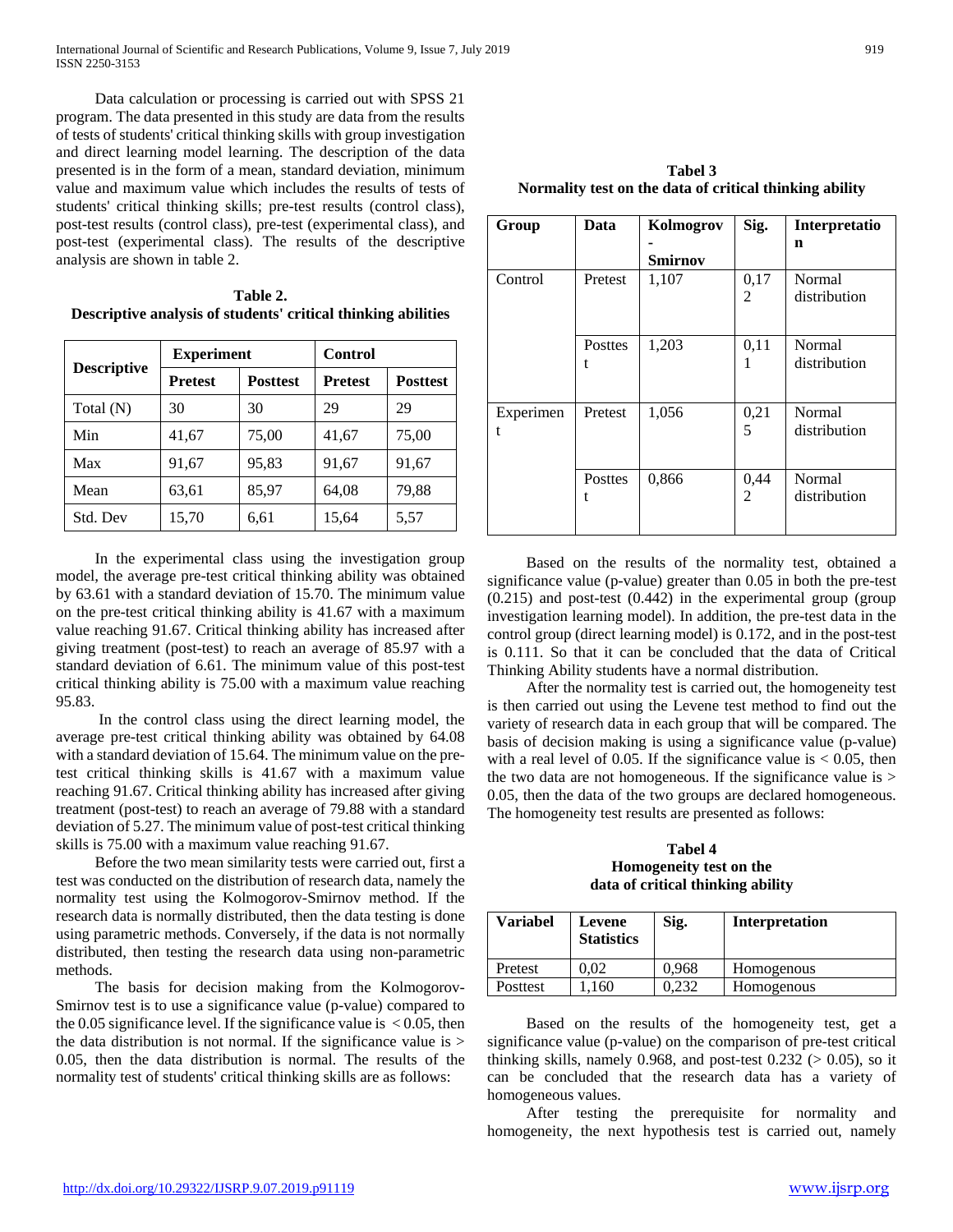Independent Sample t-Test. The basis for decision making is to look at the t-count and the significance value (p-value). The tstatistics greater than the t table or the significance value (p-value) smaller than alpha of 0.05 indicates that there is a significant difference between the experimental class and the control class.

Testing the hypothesis of students 'critical thinking skills is done to know whether there are differences in students' critical thinking skills between the experimental class using the investigation group learning model and the control class using the direct learning model. The t-Test results are explained in table 5.

**Tabel 5 The result of t-Test on students' critical thinking ability**

| <b>Variabel</b>                   | Kelompok   | N  | <b>Mean</b> | thitung | Db | <b>Sig</b> |
|-----------------------------------|------------|----|-------------|---------|----|------------|
| Critical                          | Control    | 29 | 64,08       | 0,115   | 57 | 0,909      |
| thinking<br>ability<br>(pretest)  | Experiment | 30 | 63,61       |         | 57 |            |
| Critical                          | Control    | 29 | 79,88       | 3,818   | 57 | 0,000      |
| thinking<br>ability<br>(posttest) | Experiment | 30 | 85,97       |         | 57 |            |

**Note: ttable (5%; 57) = 2,002**

 Table 5 shows the results of the comparison of students' critical thinking skills in the control group using the direct learning model, and the experimental group using the group investigation learning model. Obtained a t<sub>statistics</sub> of  $0.115$  (< ttable) with a significance value of  $0.909$  ( $> 0.05$ ), so that it can be stated that there is no significant difference in students' critical thinking skills at the pre-test between the control group using the direct learning model and the experimental group with the group investigation learning model.

 On the comparison of the post test critical thinking skills between the control class using the direct learning model and the experimental class using the investigation group learning model, the tstatistics was 3,818 with a significance value of 0.000. It is known that the value of  $t_{\text{statistics}} > t_{\text{table}}$  or significance value is smaller than the real level of 5%, it is concluded that there is a significant difference in post test critical thinking skills between the control class using direct learning models and experimental classes that use group investigation learning models.

 Based on the constructivism theory revealed by Vigotsky, students have Zone of Proximal Development, which means that students will be much more developed if they interact with other people. Students will never develop formal operational thinking without the help of others or find out for themselves. The investigation group learning model places more emphasis on actual development which encourages students to think critically. Actual development emphasizes how a student can do something without the help of a teacher. In other words, the teacher is only a facilitator and students themselves are looking for solutions to the problems faced. In this principle, several indicators of critical thinking ability can be seen in the group investigation model. In indicators analyzing arguments, students can express their arguments with relevance, coherent (logical) lines of thought, to

be able to analyze cases of Entrepreneurship Roles in Building Indonesian Economy based on their opinions (based on what they understand). This shows that in analyzing arguments, students have been able to express their own opinions. In addition, on indicators solving problems on the topic of "falling milk prices and decreasing apple prices in Malang", students have been able to express the ways of problems solving through various references and provide solutions by discussing with group members. This shows that actual development is very visible, where students have been able to provide solutions to the problems discussed.

 Unlike the group investigation learning model, the direct learning model is more directed at potential development. In this case, a student will be able to do something or solve a problem with the teacher's instructions. In the indicator analyzing the argument, students express their arguments relevantly in analyzing the case of the Entrepreneurship Role in Building the Indonesian Economy with the help of a textbook. In indicators of problemsolving, students have been able to express the ways of solving the topic of discussion "Falling milk prices and decreasing apple prices in Malang" according to his opinion, each with a textbook guide and asking the teacher. Thus, it can be concluded that the learning model directly leads to potential development. This can be seen from the way students solve problems, where students have been able to express the ways of solving based on textbook guidelines and ask the teacher.

#### IV. CONCLUSION

 Based on the description of the results of the study, data analysis, and hypothesis testing, it can be concluded that there are significant differences in the critical thinking skills of students who follow the group investigation learning model with the direct learning model. This is evidenced by the value of tstatistics  $> t$ table or significance value  $<$  5% real level. The acquisition of tstatistics on critical thinking skills is 3.818 with a significance value of 0.000. In the matter of critical thinking skills, there are several indicators developed to measure the level of students' critical thinking skills, namely arguing, analyzing arguments, solving problems, analyzing problems, and concluding. This is in accordance with the opinion of Vigotsky, that students must build their own knowledge in their minds. Students should learn through interaction with adults or peers who are more capable. These interactions will help form new ideas and improve children's intellectuality**.**

#### **REFERENCES**

- [1] Amri, Sofan. 2013. Pengembangan Dan Model Pembelajaran Dalam Kurikulum 2013. Jakarta : Prestasi Karya.
- [2] Asyari. (2015). Improving Critical Thinking Skills Through The Integration Of Problem Based *Learning And Group Investigation.* Journal Of Education And Research. Vol. 5, No 3
- [3] Dahar, R.W. 2011. *Teori-Teori Belajar & Pembelajaran.* Jakarta: Erlangga
- [4] Ivy Geok Chin Tan. (2013). Group Investigation Effects on Achievement, Motivation, and Perceptions of Students in Singapore.. Vol 100,142-154
- [5] Karafkan. (2015). Investigating the Effects of Group Investigation (GI) and Cooperative Integrated
- [6] Reading and Comprehension (CIRC) as the Cooperative Learning Techniques on Learner's Reading Comprehension, Journal of Education and Research. Vol. 4 No. 6